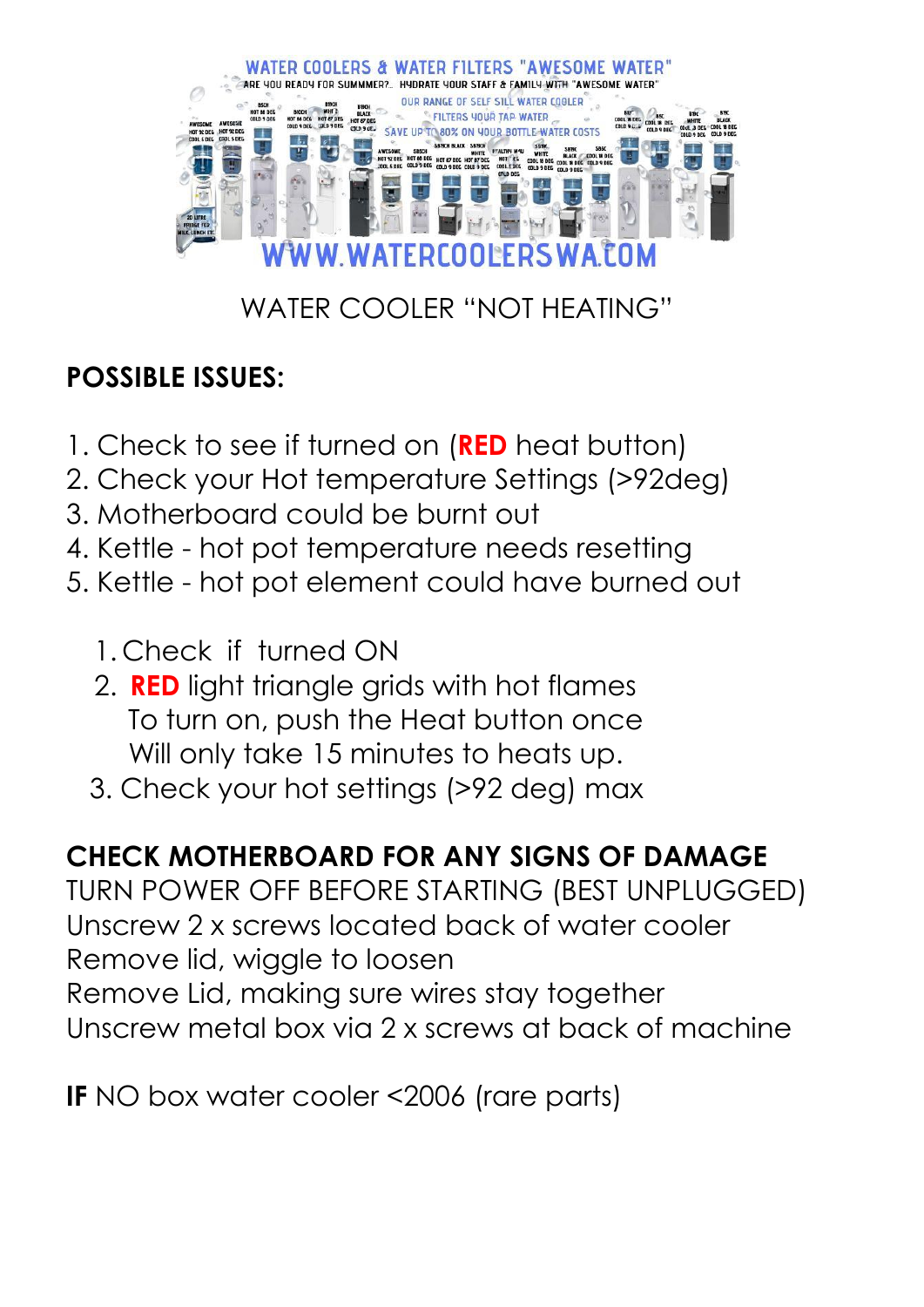

Check signs of damage, burnt out via front, then check back for signs of damage too

Hot may be damaged but cold still ok.

**IF** Motherboard has signs of damage this needs to be replaced

### **OTHER ISSUES:**

Check that the hot trip switch is NOT the cause of the problem

How to reset the hot trip switch TURN POWER OFF & UNPLUG BEFORE STARTING Removed lid Remove 2 x screws at the front Remove drip tray Unscrew 2 x screws behind drip tray Unhood the side panels. Remove front face Cut stay tie Remove steel pipe to tap Check and make sure power is turned off Push the button, located near blue & black wires Listen for a click when pushed. This should now be reset.